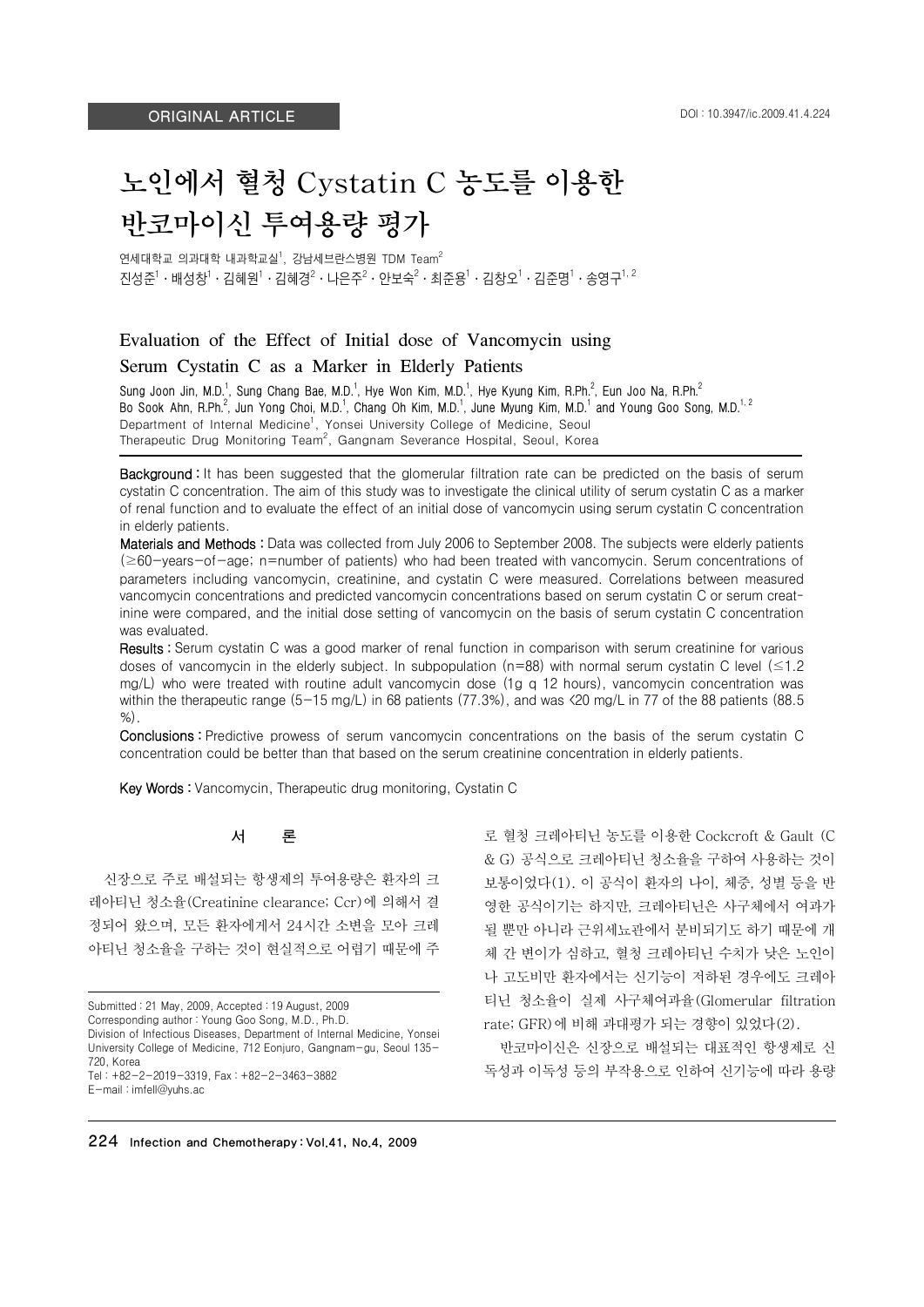조절이 반드시 필요한 약제이다. 그러나 노인에서는 혈청 크레아티닌 수치만으로는 실제 GFR이 과대평가 되는 경향 으로 인해 신독성이 더 자주 발생하고 따라서 통상 성인 용 량보다 감량하여 투여하는 경향이 많았다(3-5).

최근 혈청 cystatin C 농도가 GFR의 새로운 지표로 제 안되고 있는데, cystatin C는 생체 내의 모든 유핵세포에서 생성되는 단백질로 여러 조건(나이, 성별, 체중, 키, 혈당 등)에서도 일정하게 안정적으로 생성되는 것으로 알려져 있다. 분자량이 작아 자유롭게 신사구체에서 여과되며, 신 세뇨관에서 분비되지 않고 세뇨관 상피세포에서 재흡수 되 더라도 바로 이화작용을 거쳐 분해되어 혈류 내로 돌아가지 않는 특징이 있다. 따라서 cystatin C는 GFR의 지표로서 이상적인 특징을 가지고 있는 물질이라고 할 수 있다(6-8).

본 연구의 목적은 노인에서 반코마이신의 초기 투여용량 을 결정하는 지표로서 혈청 cystatin C 농도가 유용하게 이 용될 수 있는지 알아보고, 노인에서 통상적으로 투여용량을 감량하는 것이 필요한지 알아보고자 하였다.

## 재료 및 방법

### 1.대상 및 반코마이신 농도 측정

2006년 7월부터 2008년 9월까지 단일 대학병원에서 반 코마이신을 투여받고 치료적 약물농도측정(therapeutic drug monitoring, TDM)을 시행 받은 60세 이상의 환자를 대상으로 하였다(n=302명). 반코마이신은 생리적 식염수 100 mL에 조제하여 1시간 이상 정맥 내로 주입되었고, 3 회 이상 투여하여 항정상태에 도달한 후 다음 약물 투여 직 전 채혈하여 최저농도를 측정하였다. 채혈된 검체는 FPIA 방법(Cobas Integra 800 분석기, Roche, Mannheim, Germany)을 이용하여 혈청 반코마이신 농도를 측정하였 다. 반코마이신 농도 측정시 혈청 크레아티닌 농도와 혈청 cystatin C 농도를 동시에 측정하였다. Cystatin C 농도는 gold colloidal colorimetry 방법(Hitachi 7600-110, Hitachi, Japan)을 이용하였다.

#### 2.신기능의 평가와 약동학 분석

다음과 같이 잘 알려진 C & G 공식에 의해 크레아티닌 청소율(Ccr)을 구하여, CAPCIL Ⓡ (Simkin Inc., Florida, USA) 프로그램에서 반코마이신의 약동학적 변수와 최저농 도 예측치를 구하였다(1).

Ccr  $(mL/min) = [140 - age (years)] \times weight (kg)$  $[72 \times Scr$  (mg/dL)]

(여자 : correction factor 0.8을 곱함)

혈청 cystatin C 농도를 이용하여 GFR을 구하는 공식은 아래와 같이 Larsson's 공식을 이용하였으며(9), 계산된 GFRcys-c를 이용하여 CAPCIL Ⓡ 프로그램에서 반코마이 신의 약동학적 변수와 최저농도 예측치를 구하였다.

GFRcys-c  $(mL/min) = 77.24 \times$ [serum Cys-C  $(mg/m)$ L)] -1.2623

혈청 크레아티닌 농도와 cystatin C 농도를 이용하여 CAPCIL ® 프로그램에서 구해진 각각의 최저농도 예측치와 실제 측정된 반코마이신의 최저농도와의 상관관계를 분석 하였다. 또한 혈청 크레아티닌 농도와 cystatin C 농도를 기준으로 각각 실제 측정된 반코마이신 최저농도의 분포를 알아보았다.

#### 3.혈청 크레아티닌과 cystatinC 농도의 상관관계

정상 범위의 혈청 크레아티닌 농도(≤1.0 mg/dL)를 나 타낸 환자에서(n=171명) cystatin C 농도가 어떻게 분포 하는지, 반대로 정상 cystatin C 농도(≤1.2 mg/L)를 보이 는 환자에서(n=128명) 혈청 크레아티닌 농도가 어떻게 분 포하는지 X-Y plotting을 통해 알아보았다.

# 4.반코마이신 투여용량 평가

혈청 cystatin C 농도가 1.2 mg/L 이하이면서 반코마이 신을 통상 성인용량인 1.0 g씩 12시간 간격으로 일정하게 투여 받은 환자(n=88명)만을 대상으로 반코마이신 최저농 도 분석을 통해 투여용량이 적절한지 평가하였다.

## 5.통계 처리

통계 분석은 SPSS 11.5 for Windows 프로그램을 이용 하였으며, 특별히 언급된 경우를 제외하고는 환자들의 특성 을 mean±S.D와 95% 신뢰구간으로 나타냈으며, 통계학적 유의수준은 <sup>p</sup>-value 0.05 미만인 경우로 하였다.

#### 결 과

# 1.반코마이신 최저농도의 실측치와 예측치의 비교

혈청 크레아티닌 농도를 이용해 예측된 예측최저농도와 실제 측정된 반코마이신 최저농도 사이의 상관관계는 y= 0.3832x+6.3789 (r <sup>2</sup>=0.28; p<0.001)로 비교적 낮은 상 관관계를 보인 반면, 혈청 cystatin C 농도를 이용해 예측 된 예측최저농도와 실제 측정된 반코아이신 최저농도와의 상관관계는 y=0.6174x+3.1541 (r <sup>2</sup>=0.54; p<0.001)로, 혈청 크레아티닌 농도를 이용한 예측치보다 훨씬 높은 상관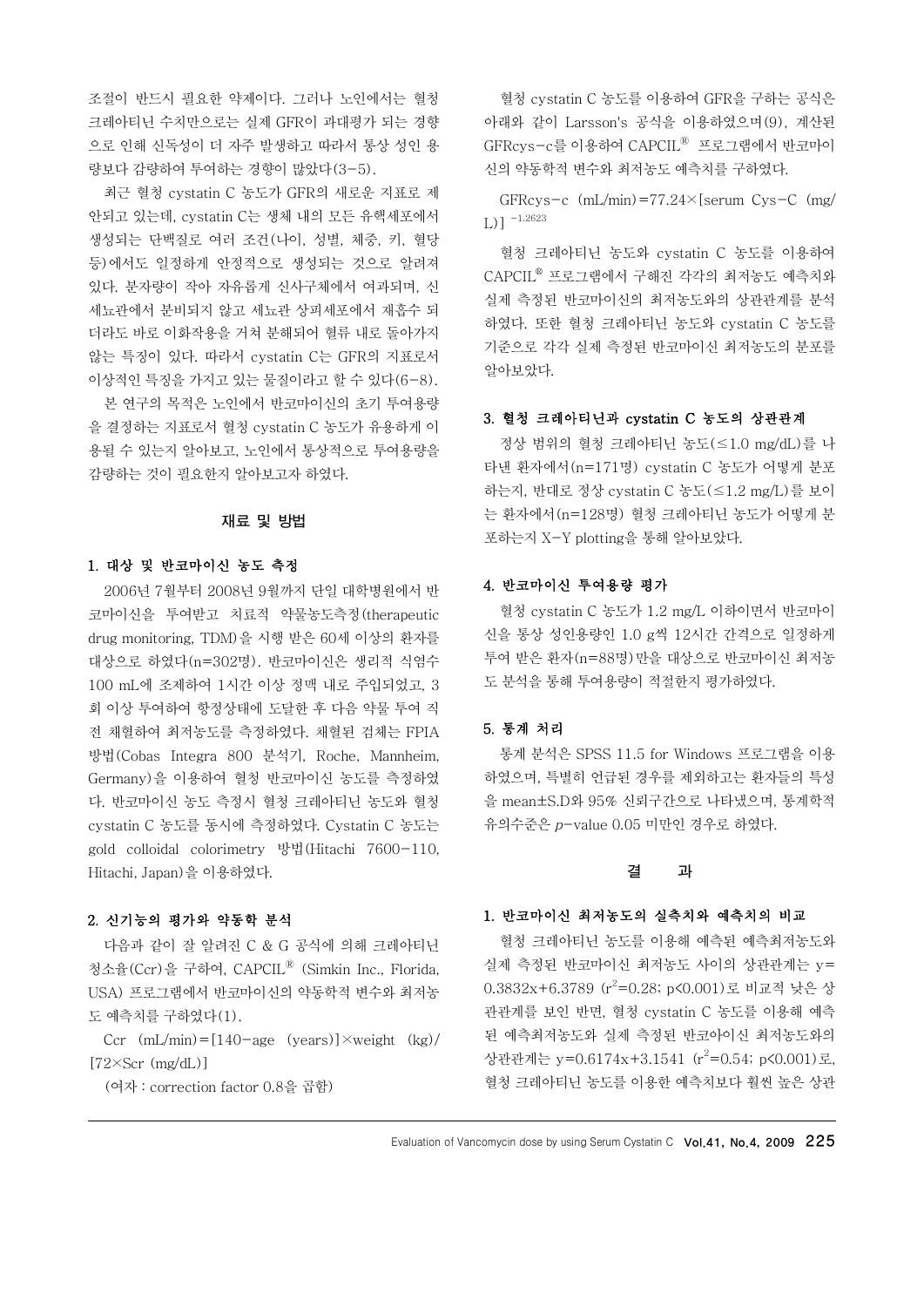

Figure 1. Correlations between measured and predicted vancomycin concentration on the basis of serum creatinine (A) and serum cystatin C (B).

관계를 보였다(Fig. 1).

#### 2.혈청 크레아티닌과 cystatinC 농도의 상관관계

혈청 크레아티닌 농도가 정상 범위를 나타내는 경우 혈 청 cystatin C 농도의 분포가 어떻게 나타나는지 알아보기 위해, 혈청 크레아티닌 농도가 1.0 mg/dL 이하인 환자에서 (n= 171) 혈청 cystatin C 농도의 분포를 표시해 보았다 (Fig. 2). 혈청 크레아티닌 농도는 정상 범위임에도 불구하 고 많은 환자에서 혈청 cystatin C 농도가 1.2 mg/L 이상 으로 높게 분포하는 것을 관찰할 수 있었다.

반대로 혈청 cystatin C 농도가 1.2 mg/L 이하인 환자에 서(n=128) 혈청 크레아티닌 농도를 표시한 결과 혈청 크 레아티닌 농도가 정상 범위보다 높게 분포하는 경우는 극히 적은 것을 볼 수 있었다(Fig. 3).

### 3.반코마이신 투여용량 평가

혈청 cystatin C 농도가 1.2 mg/L 이하로 정상 신기능이 예상되는 환자들 중 반코마이신을 통상 성인 용량인 1.0g 씩 12시간 간격으로 일정하게 투여 받은 환자(n=88)들을 대상으로 반코마이신의 최저농도 분포가 적당한지 분석하 였다. 이들의 일반적인 특성은 Table 1과 같았다. 이들 환 자에서 반코마이신의 최저농도를 분석한 결과, 20 mg/L 이 상의 높은 농도로 나타난 경우는 3명(3.4%)에 불과하였고, 5 mg/L 미만의 치료농도 아래로 나온 경우가 오히려 8명 (9.1%)이나 되었다. 68명(77.3%)은 통상 치료농도 범위 (5-15 mg/L) 내에 있었고, 최근 반코마이신의 최저농도 를 20 mg/L까지 높게 유지하라는 권고를 적용한다면 77명 (88.5%)이 치료농도 범위 내에 들었다(Table 2).



Figure 2. Distribution of serum cystatin C concentration at normal range of serum creatinine concentration  $(\leq 1.0)$ mg/dL).



Figure 3. Distribution of serum creatinine concentration at normal range of serum cystatin C concentration ( $\leq 1.2$ )  $mg/L$ ).

반면 혈청 크레아티닌 농도가 1.0 mg/dL 이하로 정상 신 기능이 예상되었던 환자들 중 반코마이신을 통상 성인 용량 인 1.0 g씩 12시간 간격으로 투여받은 127명의 환자를 대 상으로 반코마이신의 최저 농도를 분석한 결과, 15 mg/L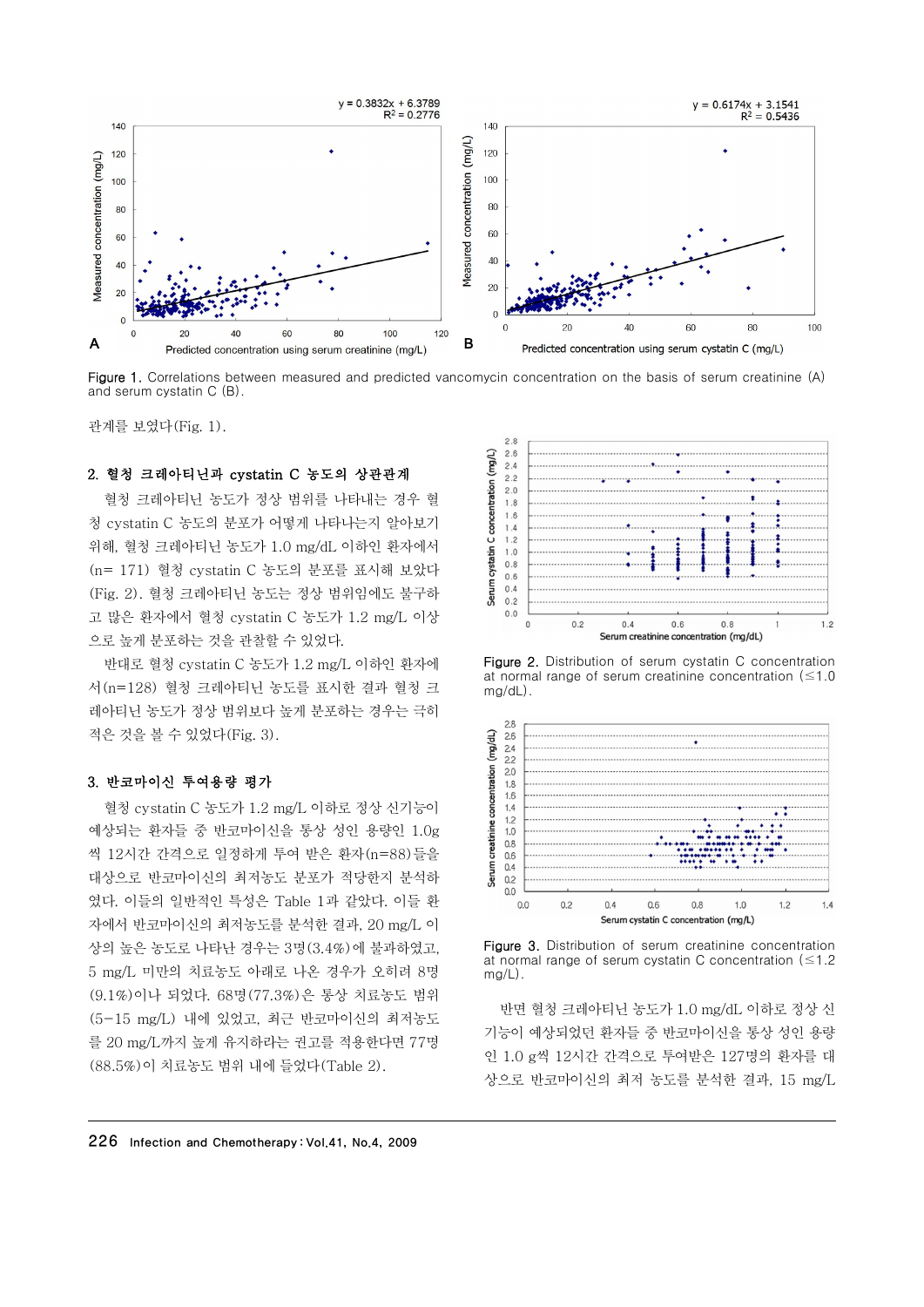Table 1. Characteristics of Patients with Normal Cystatin C Level and Treated with Routine Adult dose of Vancomycin $(n=88)$ 

| Characteristics                      | Number <sup>*</sup> |
|--------------------------------------|---------------------|
| Age (years)                          | $68.4 \pm 5.6$      |
| Sex (Male: Female)                   | 42:46               |
| Body weight (kg)                     | $58.3 \pm 10.0$     |
| Amount of 1 dose (mg/kg)             | $17.7 \pm 3.2$      |
| Serum cystatin C (mg/L)              | $0.9 \pm 0.1$       |
| Serum creatinine (mg/dL)             | $0.8 \pm 0.2$       |
| Pharmacokinetic parameters           |                     |
| Volume of distribution $(V_d, L/kg)$ | $0.76 \pm 0.21$     |
| Clearance (CI, mL/hr/kg)             | $66.2 \pm 19.6$     |
| Half-life $(T_{1/2}, \text{ hour})$  | $8.25 \pm 2.41$     |
| Peak concentration (mg/L)            | $29.2 \pm 7.5$      |
| Trough concentration (mg/L)          | $10.3 + 4.8$        |

\*Mean±SD

Table 2. Trough Concentration of Vancomycin in Patients with Normal Cystatin C Level and Treated with Routine Adult dose of Vancomycin  $(n=88)$ 

| Range of trough concentrations (mg/L) | Number (%) |
|---------------------------------------|------------|
| <5                                    | 8(9.1)     |
| $5 - 10$                              | 39 (44.3)  |
| $10 - 515$                            | 29 (33.0)  |
| $15 - 20$                             | 9(10.2)    |
| >20                                   | 3(3.4)     |

Table 3. Trough Concentration of Vancomycin in Patients with Normal Serum Creatinine Level and Treated with Routine Adult dose of Vancomycin  $(n=127)$ 

| Range of trough concentrations (mg/L) | Number $(\%)$ |
|---------------------------------------|---------------|
| $<$ 5                                 | 11(8.7)       |
| $5 - 10$                              | 44 (34.6)     |
| $10 - 515$                            | 31(24.4)      |
| $15 - 20$                             | 18 (14.2)     |
| >20                                   | 23(18.1)      |

이상의 높은 농도로 나타난 경우는 41명(32.3%)이나 되었 으며, 23명(18.1%)에서 20 mg/L 이상의 독성 농도를 보 였다(Table 3).

# 고 찰

반코마이신과 같이 주로 신장으로 배설되는 항생제는 적 절한 신기능의 평가와 이에 따른 투여 용량 조절이 필수적 인 항생제이다(4). 권장되고 있는 반코마이신의 치료 유효 농도는 치료효과와 안전성을 고려할 때 최저농도 기준으로 5-15 mg/L를 가장 많이 권장하고 있다. 최근에는 감염 부 위에 따라 심내막염에서는 10-15 mg/L, 폐렴과 수막염에

서는 15-20 mg/L를 권장하고 있으며, 지속적 점적 주입을 할 경우에는 15-25 mg/L 정도로 유지할 것을 권하기도 한다(10-13). 현재 임상에서는 신기능을 예측할 수 있는 가장 간단한 방법으로서 혈청 크레아티닌 농도를 이용한 크 레아티닌 청소율을 계산하여 신기능을 예측하는 방법을 주 로 이용하고 있다. 그러나 노인이나 근육량이 적은 사람에 서는 혈청 크레아티닌 농도가 낮게 측정되어 실제의 신기능 보다 과대평가 되는 경향이 있어, 노인에서는 통상적으로 혈청 크레아티닌 농도가 정상 범위를 보이는 경우에도 신독 성이 있는 약제는 감량하여 투여하는 것이 보통이었다(1- 3, 14). 이와 같은 이유로 반코마이신과 아미노글리코사이 드계 항생제와 같이 신독성이 있는 항생제는 노인에서의 신 중한 투여가 권고되며 유럽에서는 65세 이상의 노인에서는 아예 반코마이신을 절반 용량으로 사용하라는 권고도 있다 (15).

본 연구에서도 이를 뒷받침하는 결과로, 혈청 크레아티 닌 농도가 정상 범위인 경우에 통상 성인 용량의 반코마이 신을 투여했음에도 불구하고 최저 농도가 치료 농도보다 높 게 유지되는 경우가 30% 이상이나 되었다(Table 3). 이와 같은 이유로 노인에서는 혈청 크레아티닌 농도가 정상 범위 라고 하더라도 어느 정도의 신기능 저하를 고려하여 반코마 이신의 투여 용량을 감량해서 사용하는 것이 당연하게 여겨 졌던 것이 사실이다. 이번 대상 환자에서도 혈청 크레아티 닌 농도가 1.0 mg/dL 이하로 정상 신기능이 기대되었던 195명의 환자 중 44명(22.6%)에서는 처음부터 반코마이 신 용량을 감량하여 투여하였고, 이들 중에서는 8명(18.2 %)만이 반코마이신 최저농도가 치료 유효농도보다 높게 (15 mg/L 이상) 나타났다. 즉, 실제 임상에서는 혈청 크레 아티닌 농도만으로 노인 환자의 신기능을 정확하게 예측하 기 어렵기 때문에 처음부터 감량 투여를 하는 이유가 되는 것이다. 그러나 보다 정확하게 신기능을 예측할 수 있는 지 표가 있다면 굳이 처음부터 반코마이신의 감량 투여는 필요 하지 않을 수도 있다. 하지만 아직 국내에서는 약물의 치료 농도 결정에 신기능을 예측하는 지표로 혈청 크레아티닌을 대신하여 다른 지표가 사용된 연구 자료가 없었다.

최근 cystatin C 농도가 혈청 크레아티닌 농도보다 정확 하게 GFR을 예측할 수 있는 새로운 지표로 제안되어 지고 있다(6-9, 14-16). Cystatin C는 120개의 아미노산으로 구성된 13,343 Da의 non-glycosylated 단백질로서 cysteine protease inhibitor의 cystatin superfamily이다. 생 체 내의 모든 유핵세포에서 발현되는 "housekeeping" 유전 자의 생성물로, 다양한 조건(나이, 성별, 체중, 키, 혈당 변 화 등)이나 급성 염증 반응이 있는 동안에도 일정하게 안정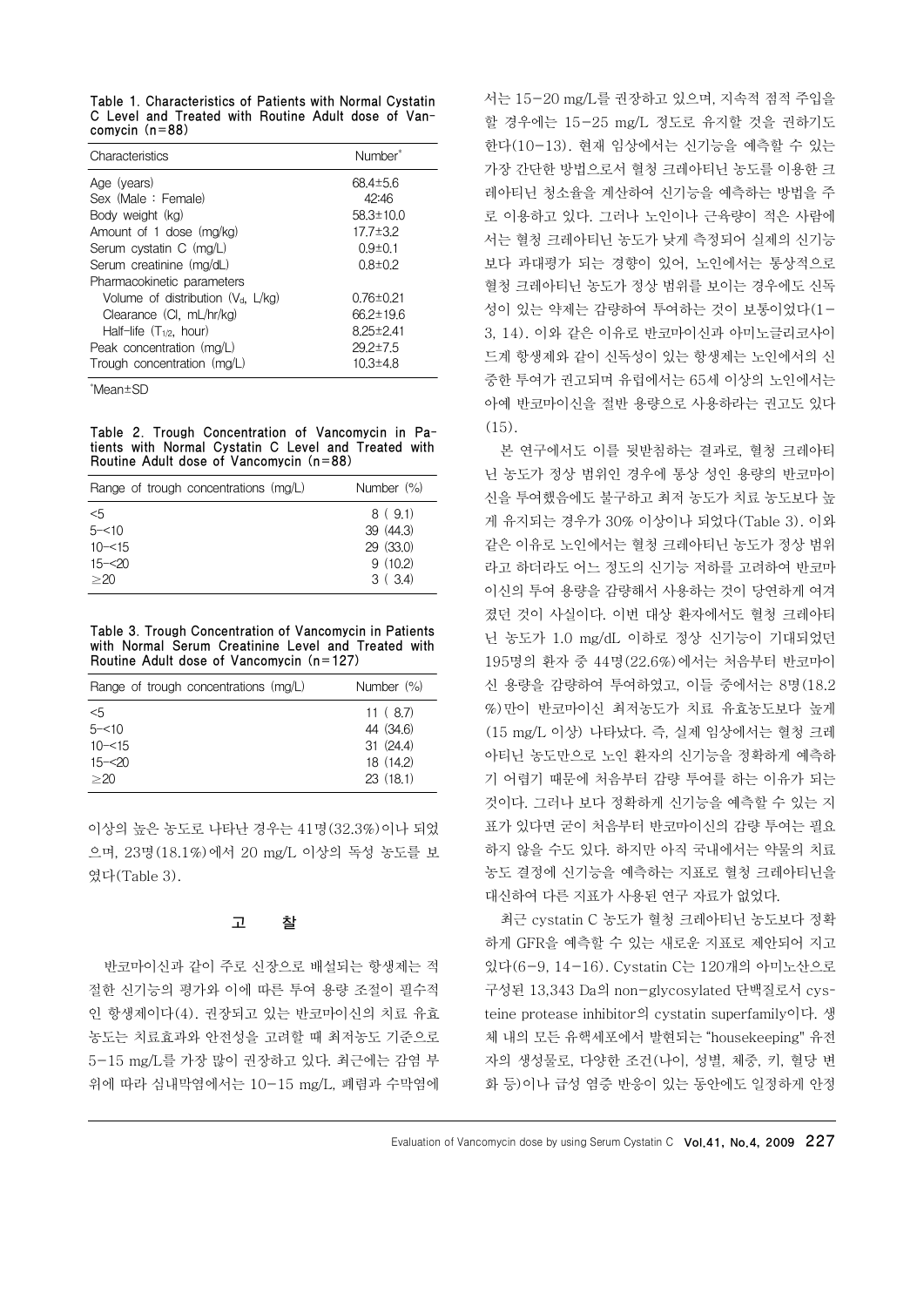적으로 생성되는 물질로 알려져 있다(6). 분자량이 작아 자 유롭게 신사구체에서 여과되며, 신세뇨관에서 분비되지 않 고, 세뇨관 상피세포에서 재흡수 되더라도 바로 이화작용을 거쳐 분해되어 혈류 내로 돌아가지 않는 특징을 가지고 있 어서, GFR의 내인성 지표(endogenous marker)로서 혈청 크레아티닌 농도보다 더 이상적인 물질이라고 할 수 있다 (8). Cystatin C의 이와 같은 특성을 이용해서 신장으로 배 설되는 항생제인 반코마이신의 청소율이 혈청 크레아티닌 농도보다 cystatin C 농도와 더 상관관계가 높다는 연구 결 과가 보고되고 있다(7). 그러나 외국 보고와는 달리 국내에 서 보고된 자료들은 cystatin C가 혈청 크레아티닌 농도보 다 사구체여과율을 반영하는 데 더 우월하지는 않으며, 다 만 경도와 중등도의 신기능 저하 상태 사이를 구분하는데 좀 더 민감한 것으로 보고되고 있다(17, 18). 따라서 이에 대한 연구는 향후 다양한 각도에서 지속적으로 검토해야 할 필요가 있을 것으로 생각된다. 그 일환으로 본 연구에서는 노인에서 반코마이신의 초기 투여용량을 결정하는 지표로 서 cystatin C 농도가 유용하게 이용될 수 있는지 알아보고, cystatin C 농도를 기준으로 정상 신기능이 기대되는 노인 에서도 통상적인 성인 투여 용량에 대해 감량 투여가 필요 한지 알아보고자 한 것이었다. 이는 최근 MRSA에 대한 반 코마이신 MIC의 증가와 치료 실패의 문제들이 대두되면서 보다 적절한 용량 사용을 권고하는 시점에서, 혈청 크레아 티닌 보다 정확하게 신기능을 평가할 수 있는 지표를 확보 한다는 점에서 매우 중요한 문제라고 생각된다(19, 20).

외국에서 보고 된 결과와 마찬가지로 본 연구에서도 혈 청 크레아티닌 농도를 이용하여 예측한 반코마이신 농도보 다 cystatin C 농도를 이용하여 예측한 반코마이신 농도가 실제로 측정한 반코마이신 농도와 더 높은 상관관계를 나타 냈으며(r <sup>2</sup>=0.28 vs. 0.54), 보다 정확하게 신기능을 예측 할 수 있는 지표로 이용될 수 있음을 알 수 있었다. 특히 노 인 환자에서 혈청 크레아티닌 농도를 기준으로 했을 때와는 달리, 정상 cystatin C 농도를 보이는 경우 통상 성인 용량 (1 g씩 12시간 간격 투여)을 투여해도 치료 농도 범위보다 높게(15 mg/L 이상) 나타난 경우는 13.6%로 적었으며, 20 mg/L 이상의 독성 농도를 보인 경우는 3.4%에 불과했 다. 따라서 노인에서도 보다 정확하게 신기능을 예측할 수 만 있다면 통상적으로 반코마이신의 투여 용량을 감량하여 사용할 필요는 없을 것으로 사료된다. 이번 연구에서 cystatin C 농도가 혈청 크레아티닌 농도에 비해 상당히 정확 하게 노인의 신기능을 예측할 수 있는 지표로 활용될 수 있 을 것으로 나타난 만큼, 반코마이신의 초기 투여 용량을 결 정하기 위한 지표로 혈청 크레아티닌 대신 cystatin C 농도

를 이용할 수 있을 것으로 생각된다. 이와 같이 좀 더 정확 한 약동학적 파라미터들을 이용한다면 저용량 사용으로 인 한 내성 유도 및 치료 실패 초래를 감소시킬 수 있을 뿐만 아니라, 고용량 사용으로 인한 신독성 등의 약물 부작용을 줄일 수 있을 것으로 기대한다. 그러나 아직 국내에서는 cystatin C 농도가 혈청 크레아티닌 농도보다 신기능 예측 에 우월한 지표라는 자료가 충분하지 않기 때문에 향후 노 인 환자뿐만 아니라 소아 환자, 말기 신부전증 환자, 투석 환자 등 다양한 환자 군에서 cystatin C의 유용성에 대한 평가가 이루어져야 할 것으로 생각된다.

#### References

- 1) Cockcroft DW, Gault MH. Prediction of creatinine clearance from serum creatinine. Nephron 16:31- 41, 1976
- 2) Branten AJ, Vervoort G, Wetzels JF. Serum creatinine is a poor marker of GFR in nephrotic syndrome. Nephrol Dial Transplant 20:707-11, 2005
- 3) Verhave JC, Fesler P, Ribstein J, du Cailar G, Mimran A. Estimation of renal function in subjects with normal serum creatinine levels: influence of age and body mass index. Am J Kidney Dis  $46:233-41$ , 2005
- 4) Rybak MJ, Albrecht LM, Boike SC, Chandrasekar PH. Nephrotoxicity of vancomycin, alone and with an aminoglycoside. J Antimicrob Chemother 25:679- 87, 1990
- 5) Rybak MJ, Albrecht LM, Boike SC, Chandrasekar PH. Nephrotoxicity of vancomycin, alone and with an aminoglycoside. J Antimicrob Chemother 25:679- 87, 1990
- 6) Filler G, Bökenkamp A, Hofmann W, Le Bricon T, Martínez-Brú C, Grubb A. Cystatin C as a marker of GFR--history, indications, and future research. Clin Biochem 38:1-8, 2005
- 7) Okamoto G, Sakamoto T, Kimura M, Ukishima Y, Sonoda A, Mori N, Kato Y, Maeda T, Kagawa Y. Serum cystatin C as a better marker of vancomycin clearance than serum creatinine in elderly patients. Clin Biochem 40:485-90, 2007
- 8) Christensson A, Ekberg J, Grubb A, Ekberg H, Lindström V, Lilja H. Serum cystatin C is a more sensitive and more accurate marker of glomerular filtration rate than enzymatic measurements of creatinine in renal transplantation. Nephron Physiol 94:19-27, 2003
- 9) Pöge U, Gerhardt T, Stoffel-Wagner B, Klehr HU, Sauerbruch T, Woitas RP. Calculation of glomerular filtration rate based on cystatin C in cirrhotic pa-